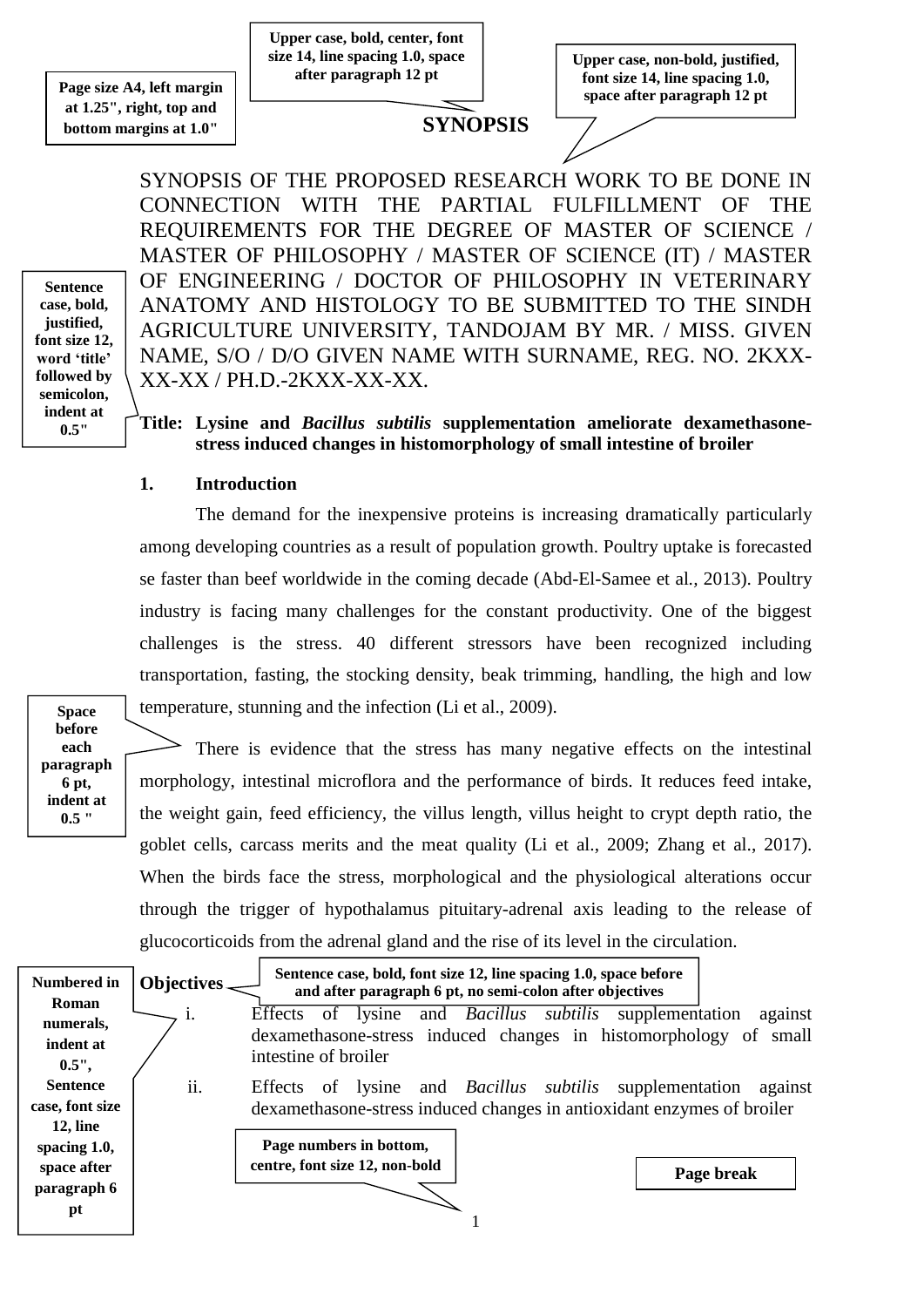**Each section on a new page**  $\vert$  **Numbered in English numerals, font size 12, sentence case, space before and after paragraph 6** 

**pt**

## **2. Review of literature**

### **2.1 Dexamethasone-stress in poultry**

**Section number then period sign followed by the number of sub-heading, font size 12, sentence case, space before and after paragraph 6 pt, indent at 0.5",**

Dexamethasone is the most effective synthetic glucocorticoid which has virtually the pure glucocorticoid activity (Ong et al., 2009). The dietary Dexamethasone administration for more than the prescribed time period causes a stress-like inflammatory gastro intestinal response; elevated paracellular leakage across gut epithelium associated with the dissolution of tight junctions which contributes to the subclinical or clinical diseases. Glucocorticoids are also involved in muscle wasting caused by the trauma and inactivity in the humans (Ferrando et al., 1999).

#### **2.2 Importance of lysine and** *Bacillus subtilis* **supplementation in broiler**

Lysine is an essential amino acid that must be provided through diet or supplementation (Budavari, 1989). It was first isolated from casein, a milk phosphoprotein, in 1889 by the German dentist Heinrich Drechsel. Its main role is to participate in the protein synthesis (Tomé & Bos, 2007). Probiotic means "for life" according to the Greeks (Gibson & Fuller, 2000). They are the live microbial feed additives which beneficially affect the host animal by improving its intestinal balance of microflora (AFRC, 1989). They decrease the proliferation of undesirable and pathogenic microflora in the GIT (Fuller, 1977; Watkins et al., 1982). Due to the flourishing awareness upon drug residues in the animals and the animal products with resistance that has built against antibiotics, the probiotic use has gained great emphasis (Chiang et al., 1995). Yeo et al*.*  (1997) concluded that *B. subtilis* may improve animal health and the growth especially during early life.

**For in-text citations, the APA style shall be followed with slight modifications, i.e., a study published by one or two authors shall carry last name(s) of the author(s) separated by 'and / & (in parenthetical citation)' as the case may be. However, in case there are more than two authors, only last name of the first author shall be written followed by 'et al'. In et al., et should not be followed by a period (.) sign. No page numbers or issue/volume numbers shall be added to in-text citation.**

**Sentence case, bold, font size 12, line spacing 1.0, indent at 0.5", space before and after paragraph 6 pt, numbered as section number, period sign, number of the subheading in Arabic numerals**

**Page break**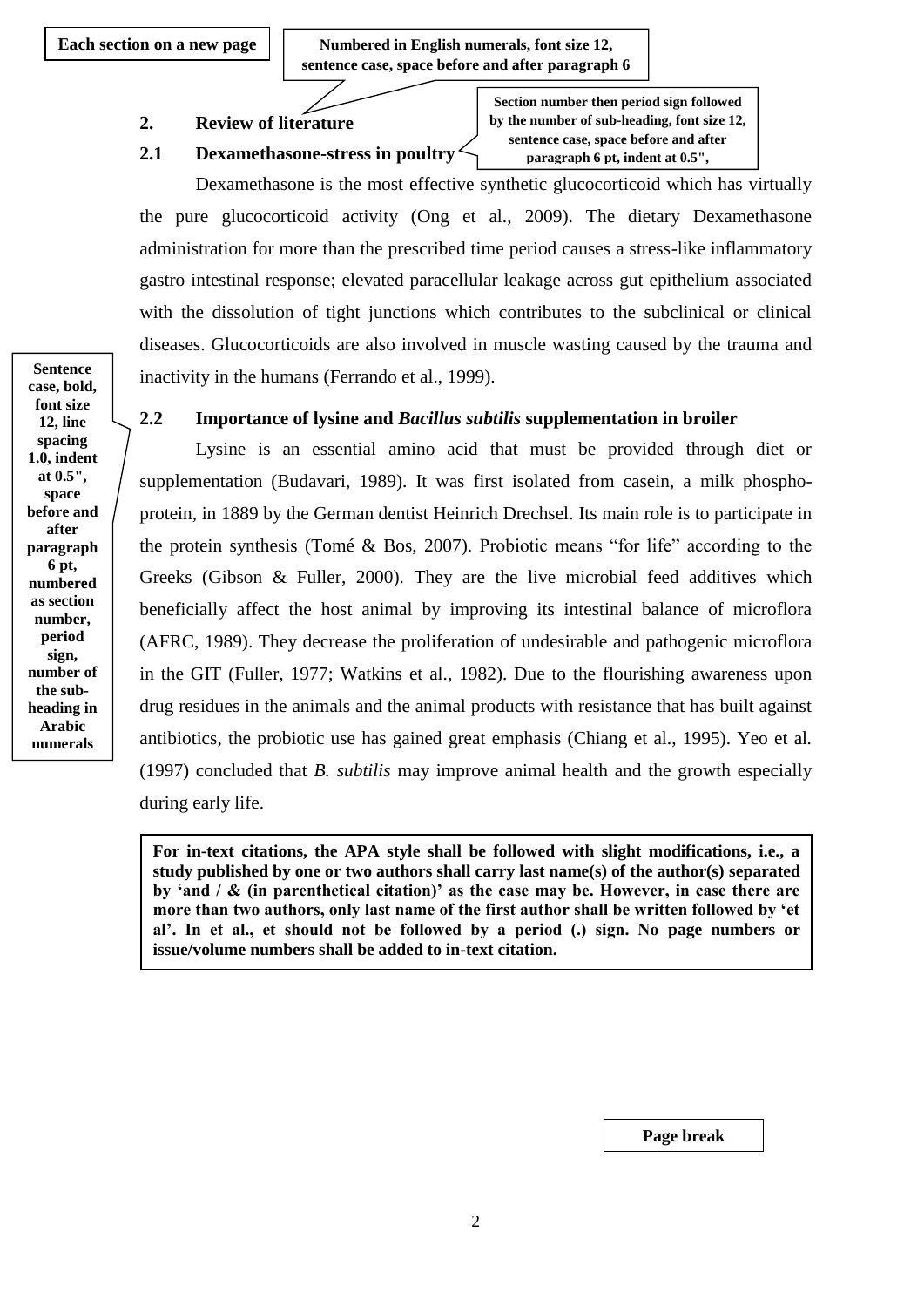### **3. Plan of work**

This study will include day old healthy birds. The total duration of experiment will be 42 days.

### **3.1 Experimental birds**

In this experiment 336 birds will be used. The shed will be cleaned and fumigated before arrival of chicks. After initial weight, chicks will be brooded together on deep litter system for one week in order to acclimatize. At the age of 21 days, the chicks will be randomly divided into seven groups as shown in Table 1.

**Table 1 Experimental design**

|                         | G1                  | G2                  | G3               | G4           | G5                                    | G6        | G7                          |
|-------------------------|---------------------|---------------------|------------------|--------------|---------------------------------------|-----------|-----------------------------|
| <b>Table</b>            | Positive<br>control | Negative<br>control | Probiotic        | $\sim$ ysine | Probiotic +<br>Lysine                 | Lysine    | Probiotic $+$ Lysine        |
| placed in<br>the center | Only BD             | $BD+DS$             | 100 g/<br>$ton+$ | 7g/Kg        | $100g / \text{ton}$<br>$probio+7g/Kg$ | $11g/kg+$ | 100g/ton<br>$probio+11g/Kg$ |
| of page or<br>set as    |                     |                     | DS               | $+ DS$       | $Lys+$<br>DS                          | DS        | $Lys+$<br>DS                |

BD= basal diet, DS= dexamethasone stress, Probio= probiotic, Lys= lysine

#### **3.2 Vaccination schedule**

The vaccination schedule will be followed at prescribed time as shown in Table 2.

### **3.4 Statistical design**

Data will be presented as Mean  $\pm$  Standard Error of Mean and will be statistically analyzed using SSPSS (Version 20.0). The group means will be analyzed using Two-way Analysis of Variance (ANOVA). The group differences will be compared by Duncan Multiple Range Test. Differences will be considered significant at  $P < 0.05$ .

**Table 2 Vaccination schedule**

| . Days    | <b>Vaccines</b> | <b>Route of Administration</b> |
|-----------|-----------------|--------------------------------|
| $1 - 3$   | $N.D + I.B$     | Eye Drops                      |
| $10 - 12$ | I.B.D           | Distal Water                   |
| $16 - 17$ | H.P.S           | Sub cut. $\frac{1}{2}$ cc      |
| 22        | I.B.D           | Orally                         |
|           | N.D             | Orally                         |

**Table captions before table, font size 12, bold, justified, line spacing 1, space before and after paragraph 6 pt, indent 1.0'' after table number**

**set as 'AutoFit To Window', text aligned in center of cell, column headings bold, font size 12, line spacing 1, row headings and table text nonbold**

**Page break**